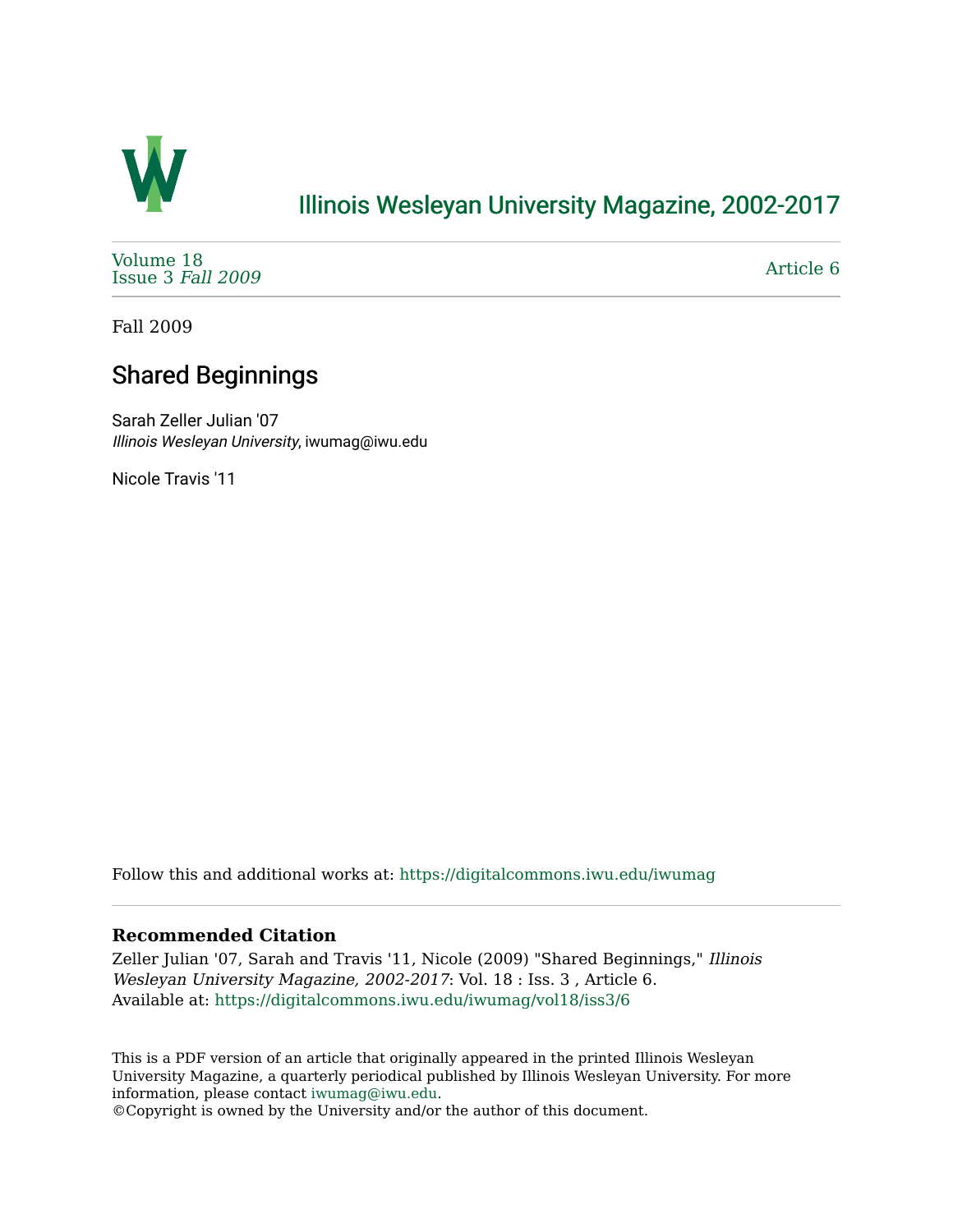# Shared Beginnings

### **To direct her first major theatre production, Marti Lyons '08 called upon the talents of some old Illinois Wesleyan friends.**

### **Story by SARAH (ZELLER) JULIAN '07 & NICOLE TRAVIS '11**

School of Theatre Arts graduate Marti Lyons '08 directed a challenging play this summer, but she wasn't alone — plenty of Illinois Wesleyan alumni and faculty filled the ranks of the production's cast and crew.

Tooth and Nail Ensemble presented *The Conduct of Life*, the group's debut production, for three weeks in July at Chicago's Viaduct Theater in cooperation with Two Lights Theatre Company.

"It is incredible to work with everyone again," Lyons said prior to the play's opening. "We are so far ahead in the process because we have a shared vocabulary from which to work."

She and fellow Class of '08 alumnus Tim Martin were inspired to form Tooth and Nail Ensemble after returning to Illinois Wesleyan last fall to view a production by Associate Theatre Arts Professor Sandra Lindberg.



**Tooth and Nail Ensemble was co-founded by Marti Lyons '08 and classmate Tim Martin.**

"We started talking about how we were not satisfied with the work we were doing [in Chicago]," Lyons said. "We talked about how we had a real ensemble feel in our Wesleyan training and how much we would want to work with Sandra and a lot of other IWU graduates again."

The former classmates had studied *The Conduct of Life* — written in 1985 by Cuban-American playwright Maria Irene Fornes in Lindberg's "Introduction to Dramatic Literature" class.

"Tim and I were both very moved by the play

when we read it in school, so when I mentioned it he got very excited, and then when Sandra agreed to be in it, we knew we had a show," Lyons said.

The pair recruited Martin Langrall '08 as their production manager and formed their own ensemble.

The play follows Orlando, a Latin American army lieutenant who uses torture to destroy and break down others — both at work and at home.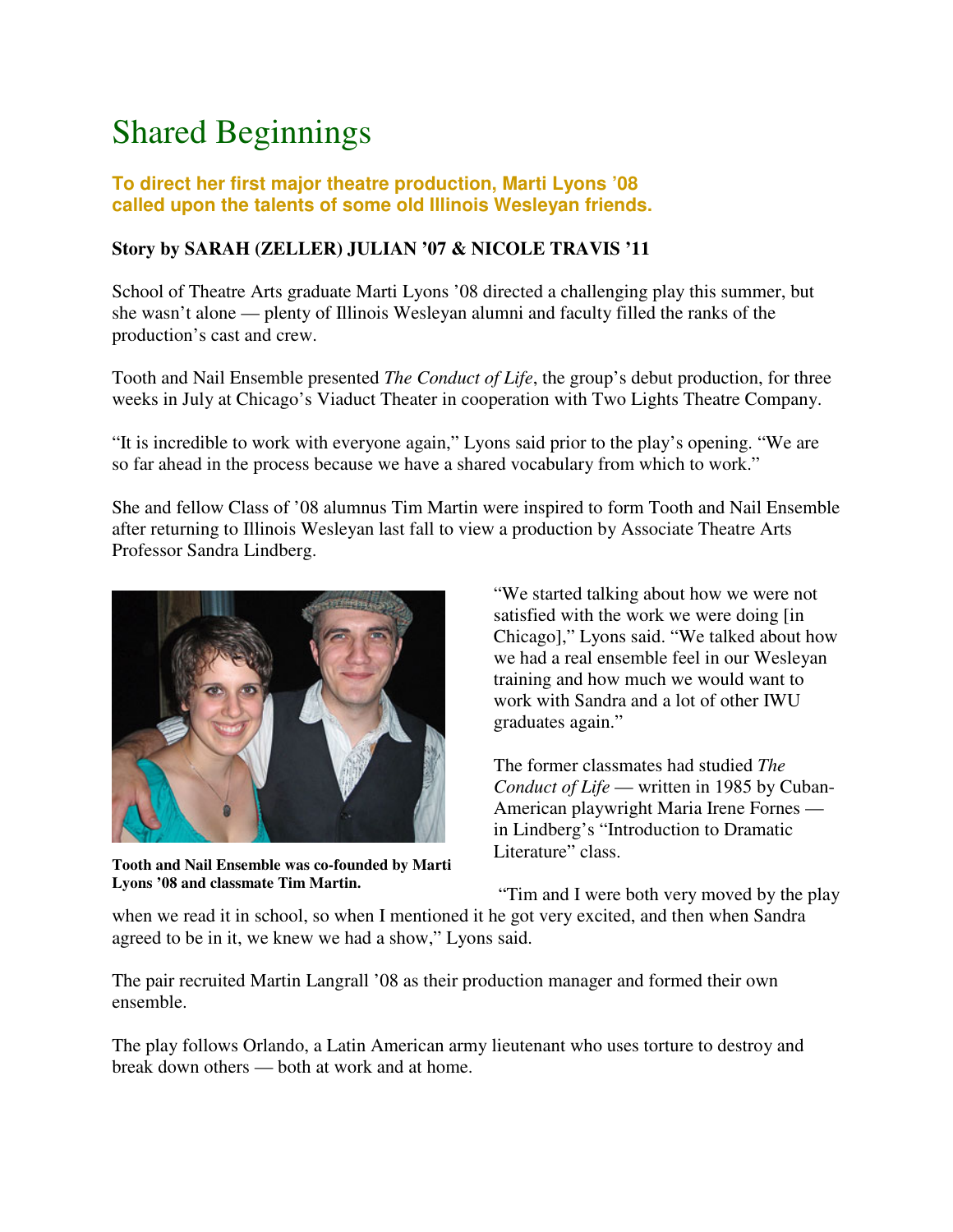"This play looks at a darker side of the human condition," Lyons said. "It is always challenging to bring work like that to life … but the play is a beautiful piece of art, and it asks difficult ethical questions in a way that I think can be useful and healing."

The play's themes of destruction during war and political unrest are relevant to America's involvement in Middle East conflicts today, Lyons added. "The soldiers coming home are bringing a lot of baggage with them," she said. "I wonder how they will receive support for physical and psychological issues in the current economic climate.

"Artistically addressing these issues is difficult and takes a toll on all of us," she added. "But we have very brave and talented performers and designers, and we are very proud of addressing such issues in our work."

After two weeks of successful productions, Lyons called the show "a great success. We knew that self-producing would be a struggle, but with the support from our donors, the commitment from our performers and our designers, the success of the production exceeded our expectations."

In addition to Lyons, Langrall and Martin, other Illinois Wesleyan alumni involved with the production included actress Elizabeth Olson '05; prop designer Dan Andruss '08; sound designer Rob Carroll '07; artistic consultant Tony Lopez '08; and band members Steve Gonabe '09, Tom Duncan '09 and Chris Olmstead '09.

*Chicago Stage Review* called the ensemble "talented" and "terrific," adding that "much of the emotional tone of the production is fed by the haunted score" supplied by Carroll and the band members. The article went on to say that Lyons used "superlative control and restraint" in steering clear of "melodrama and cliché."

Participating Illinois Wesleyan faculty members were Lindberg, who played the role of Olimpia, and Associate Theatre Arts Professor Jean Kerr, the play's fight and Butoh choreographer.



*The Conduct of Life* **cast (clockwise from left): Liz Olson '05, Kevin V. Smith, Tim Martin '08, IWU Theatre Arts Professor Sandra Lindberg, and Meghan Reardon.**

Kerr's knowledge of Butoh, a Japanese dance form with slow and exaggerated movement, was recruited in an attempt to "stylize and temper some of the violence" inherent to the play, Lyons explained. "Butoh, often referenced as 'the dance of darkness,' was utilized as a way to see the insides of [the play's] very complex characters, who often hide their true nature from each other and themselves." The *Chicago Stage Review* praised Kerr for "an exceptional job of translating unwatchable acts into grotesque art without losing the power or significance of those atrocities."